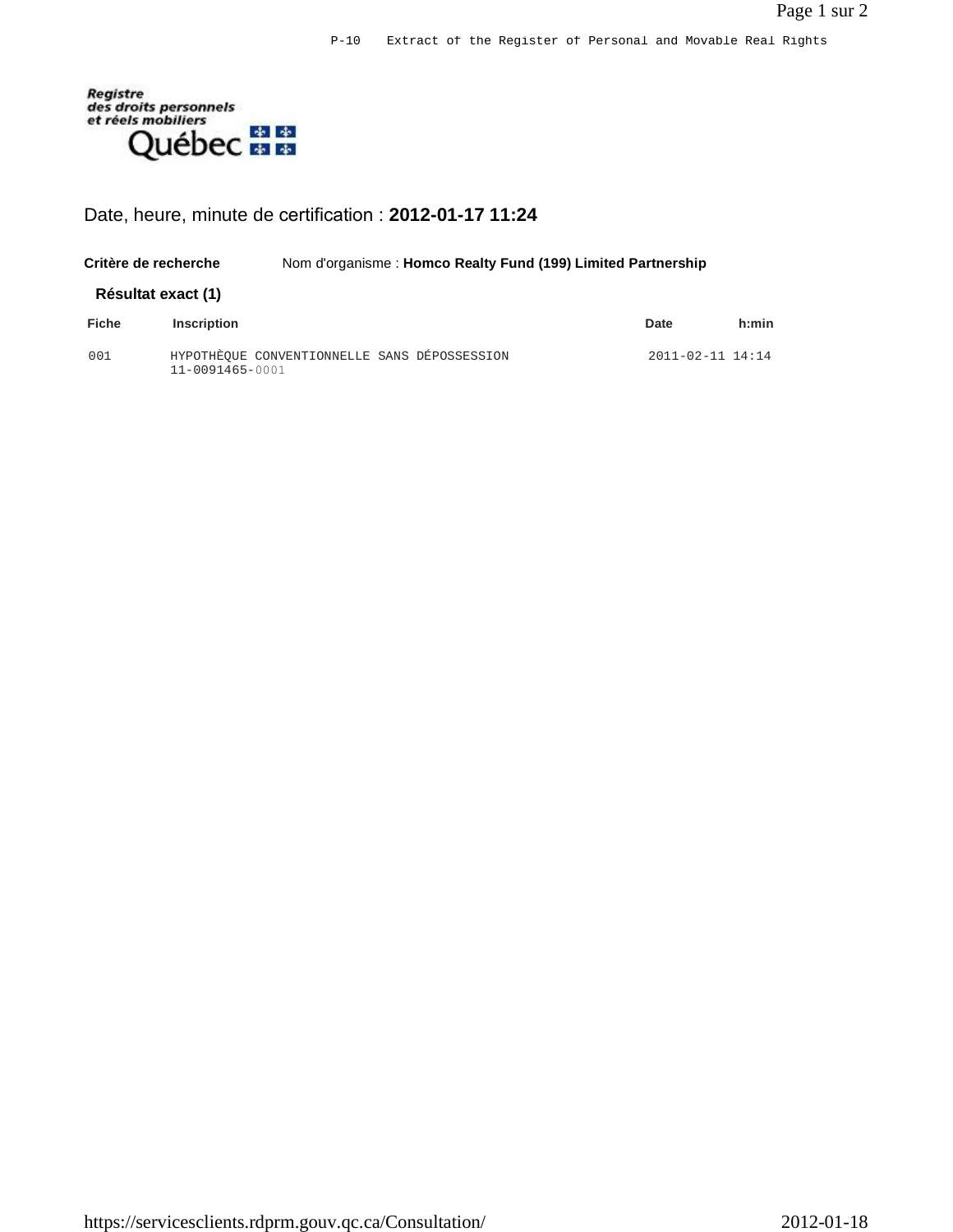

### Date, heure, minute de certification : **2012-01-17 11:24**

**Critère de recherche** Nom d'organisme : **Homco Realty Fund (199) Limited Partnership** 

#### **Noms présentant des similarités (23)**

|                | <b>Nom</b>                                                | Code postal    | Nombre de<br>fiches détaillées |
|----------------|-----------------------------------------------------------|----------------|--------------------------------|
| H              | 9035 0919 QUEBEC INC FAISANT AFFAIRES SOUS LE NOM         | J0S 1M0        |                                |
| H              | DEPANNEUR CHEZ MARIE ANNE 199                             | G6G 2J6        |                                |
| $\mathbb H$    | GRAVEL & TREMBLAY INC 199 RUE PRINCIPALE                  | G0A 2M0        |                                |
| H              | HOMBURG CN LP MANAGEMENT INC ACTING IN ITS CAPACI B3B 1V7 |                |                                |
| $\blacksquare$ | HOMBURG LP MANAGEMENT INCORPORATED A TITRE DE COM B3B 1V7 |                |                                |
| 圛              | HOMBURG LP MANAGEMENT INCORPORATED AS GENERAL PAR B3B 1N1 |                |                                |
| 圛              | HOMBURG LP MANAGEMENT INCORPORATED AS GENERAL PAR H3A 2W5 |                |                                |
| H              | HOMCO REALTY FUND 103 LIMITED PARTNERSHIP                 | B3B 1N1        |                                |
| H              | HOMCO REALTY FUND 106 LIMITED PARTNERSHIP                 | B3B 1N1        |                                |
| H              | HOMCO REALTY FUND 126 LIMITED PARTNERSHIP                 | B3B 1N1        |                                |
| H              | HOMCO REALTY FUND 126 LIMITED PARTNERSHIP                 | <b>B3B 1V7</b> |                                |
| H              | HOMCO REALTY FUND 127 LIMITED PARTNERSHIP                 | B3B 1N1        |                                |
| H              | HOMCO REALTY FUND 127 LIMITED PARTNERSHIP                 | H3A 2W5        |                                |
| H              | HOMCO REALTY FUND 144 LIMITED PARTNERSHIP                 | B3B 1N1        |                                |
| 圕              | HOMCO REALTY FUND 182 LIMITED PARTNERSHIP                 | B3B 1N1        |                                |
| Ħ              | HOMCO REALTY FUND 186 LIMITED PARTNERSHIP                 | B3B 1N1        |                                |
| Ħ              | HOMCO REALTY FUND 187 LIMITED PARTNERSHIP                 | B3B 1N1        |                                |
| 圛              | HOMCO REALTY FUND 188 LIMITED PARTNERSHIP                 | B3B 1N1        |                                |
| H              | HOMCO REALTY FUND 189 LIMITED PARTNERSHIP                 | B3B 1N1        |                                |
| н              | HOMCO REALTY FUND 81 LIMITED PARTNERSHIP                  | B3B 1N1        |                                |
| H              | HOMCO REALTY FUND 91 LIMITED PARTNERSHIP                  | <b>B3B 1J6</b> |                                |
| H              | HOMCO REALTY FUND 91 LIMITED PARTNERSHIP                  | B3B 1N1        |                                |
| H              | TRIBUNE CANADIENNE GRECQUE 199                            | H3N 2N8        |                                |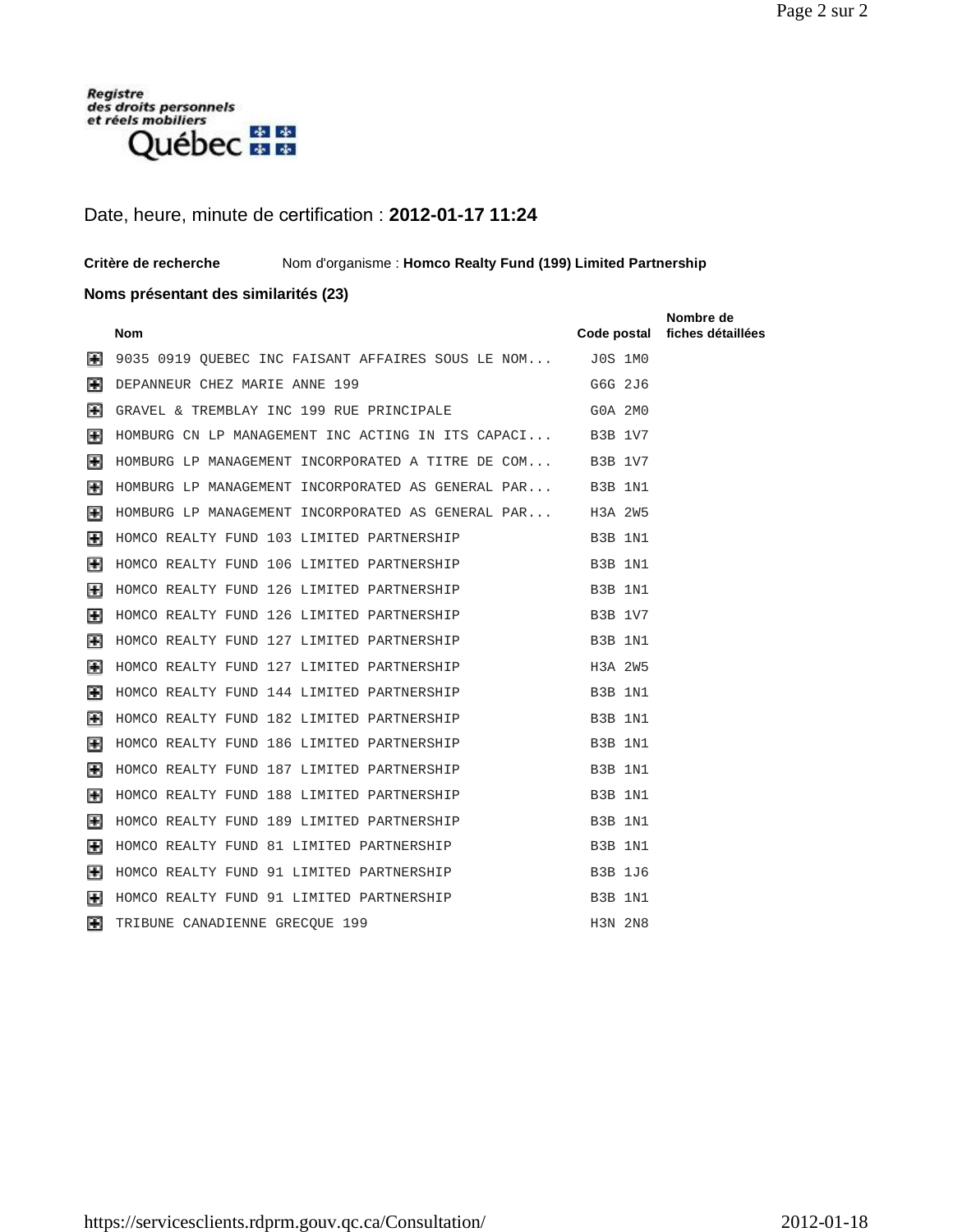

Date, heure, minute de certification : **2012-01-16 15:00 Critère de recherche** Numéro d'inscription : **11-0091465-0001**

#### **Détail de l'inscription**

| INSCRIPTION                 | <b>DATE-HEURE-MINUTE</b>                                                                                                                                                                                              | DATE EXTRÊME D'EFFET |
|-----------------------------|-----------------------------------------------------------------------------------------------------------------------------------------------------------------------------------------------------------------------|----------------------|
| 11-0091465-0001             | $2011 - 02 - 11$ 14:14                                                                                                                                                                                                | $2021 - 02 - 11$     |
|                             | HYPOTHÈQUE CONVENTIONNELLE SANS DÉPOSSESSION                                                                                                                                                                          |                      |
| <b>PARTIES</b>              |                                                                                                                                                                                                                       |                      |
| Titulaire                   |                                                                                                                                                                                                                       |                      |
| CAISSE CENTRALE DESJARDINS  | 1170 Peel Street, Suite 300, Montréal, Ouébec                                                                                                                                                                         | H3B 0A9              |
| <b>Constituant</b>          |                                                                                                                                                                                                                       |                      |
|                             | HOMCO REALTY FUND (199) LIMITED PARTNERSHIP<br>600 - 1741 Brunswick Street, Halifax, Nova Scotia                                                                                                                      | B3J 3X8              |
| <b>BIENS</b>                |                                                                                                                                                                                                                       |                      |
| property:                   | Homco Realty Fund (199) Limited Partnership hypothecates the following                                                                                                                                                |                      |
| a) the Securities Accounts; | b) all present and future securities, financial assets and other<br>property credited or recorded in the Securities Account;                                                                                          |                      |
|                             | c) all rights and interests attached to the property described in<br>paragraphs a) and b) above, all principal and income therefrom and all<br>monies, claims or other property resulting from their disposition; and |                      |

d) all proceeds of any of the foregoing.

DEFINITIONS

"Intermediary" means Desjardins Securities Inc. or any successor financial intermediary selected by the parties or in accordance with Section 3.2 of the Pledge and Security Agreement referred to herein under the heading "Référence à l'acte constitutif";

"Securities Accounts" means the securities accounts number 03FLCA7 and 03FLBA8 maintained with the Intermediary and any other account replacing same.

#### **MENTIONS**

#### **Somme de l'hypothèque**

\$52,500,000, with interest at a rate of 20% per annum.

https://servicesclients.rdprm.gouv.qc.ca/Consultation/ 2012-01-17